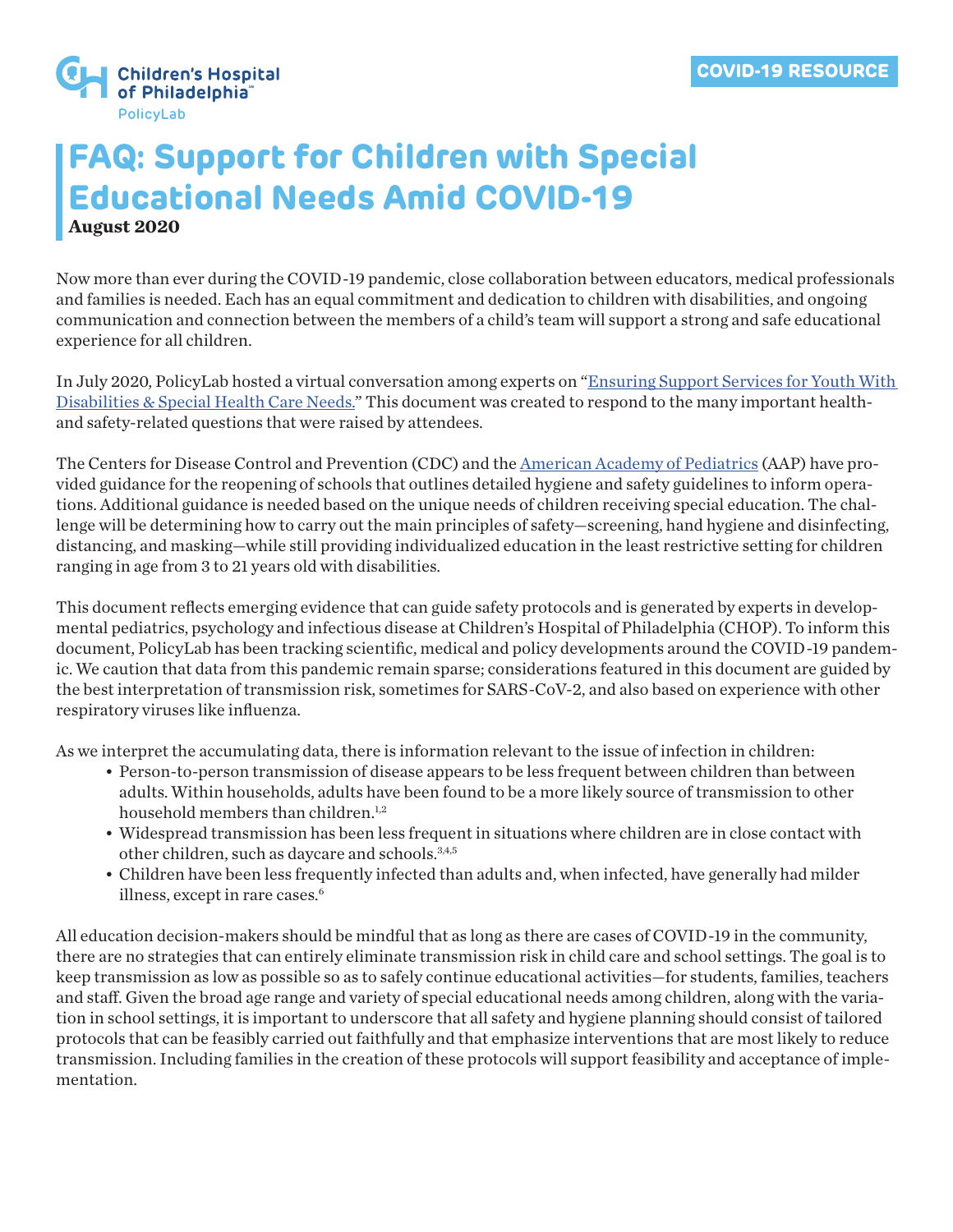#### *What type of masks are the best for staff when working with children with disabilities?*

- When you wear a mask, you are protecting your students from getting sick from any virus that might be in your respiratory droplets. You are also reducing your risk of getting sick from any virus that may be in the respiratory droplets of your colleagues or students. Additionally, masks indirectly serve as reminders to avoid touching faces.
- Medical or surgical masks covering the mouth and nose are recommended for staff and provide increased protection when compared to face shields. Face shield provide some protection and may be considered under certain circumstances.
- N95 masks are not recommended for non-health care settings at this time.

#### **Medical or surgical masks**

- In educational settings, medical or surgical masks provide appropriate protection against COVID-19 transmission. Medical or surgical masks provide superior protection to cloth masks and face shields.
	- To be effective, face coverings (surgical or cloth masks) should always cover the nose and mouth.
	- If using a disposable mask, staff should use a new mask each day.
	- While cloth masks (or neck gaiters and bandanas) do not provide as much protection as a medical or surgical mask, they will help to reduce the risk of virus spread. It is important to wash a cloth mask every day with warm soapy water.

#### **Face shields**

- Clear face shields do provide a partial barrier to respiratory droplets and may be considered, especially for those working with children with hearing loss who depend on lip reading and facial expressions to aid their communication, or by speech/language therapists during therapy sessions. Clear face shields may also be helpful with young children or children with autism spectrum disorder.
- Clear masks or masks with clear mouth panels may also serve to support youth in need of visual facial cues. Clear masks provide increased protection as compared to shields, particularly in situations where physical distancing is less than 6 feet.
	- When used alone (without a mask), face shields are preferred for situations where physical distancing can be achieved.If using a disposable mask, staff should use a new mask each day.
	- Face shields should be wiped down daily with soapy water or a spray cleaner and allowed to air dry.

#### **Goggles**

• Goggles, particularly when face shields are not being used with/without a mask, can prevent respiratory droplets from entering the tissue around the eye, and thus provide an additional element of protection against infection.

# *Should students be required to wear masks during the school day?*

- Some states and county public health agencies have made mask use mandatory, but typically do not require this of young children. In a school setting, schools will follow state education and health department guidance on masking, and may choose to adopt local county public health masking mandates if they are present.
- When masking children, teachers and school districts should consider the following:
	- Babies and children younger than 2 years old should NOT wear masks due to risks of suffocation.
	- Masks may be considered for children age 2 and older who are mature enough and physically capable of wearing one.
	- Enforcement of masks should be developmentally appropriate, especially in young children and children with disabilities.
	- Any child unable to remove a mask themselves in the event of an emergency should NOT wear a mask.
	- Children should never wear masks during nap times and times of increased physical activity.
	- Cloth masks must be laundered daily with warm soapy water.
	- Not all children will tolerate wearing masks—it may be most difficult for children with a small number of specific health conditions, sensory differences or behavioral challenges. Most schools will need to adopt a flexible policy for medical exemptions. Clear protocols for exemptions should be developed. Coordination between medical teams, parents and educators can help determine who is unable to wear a mask.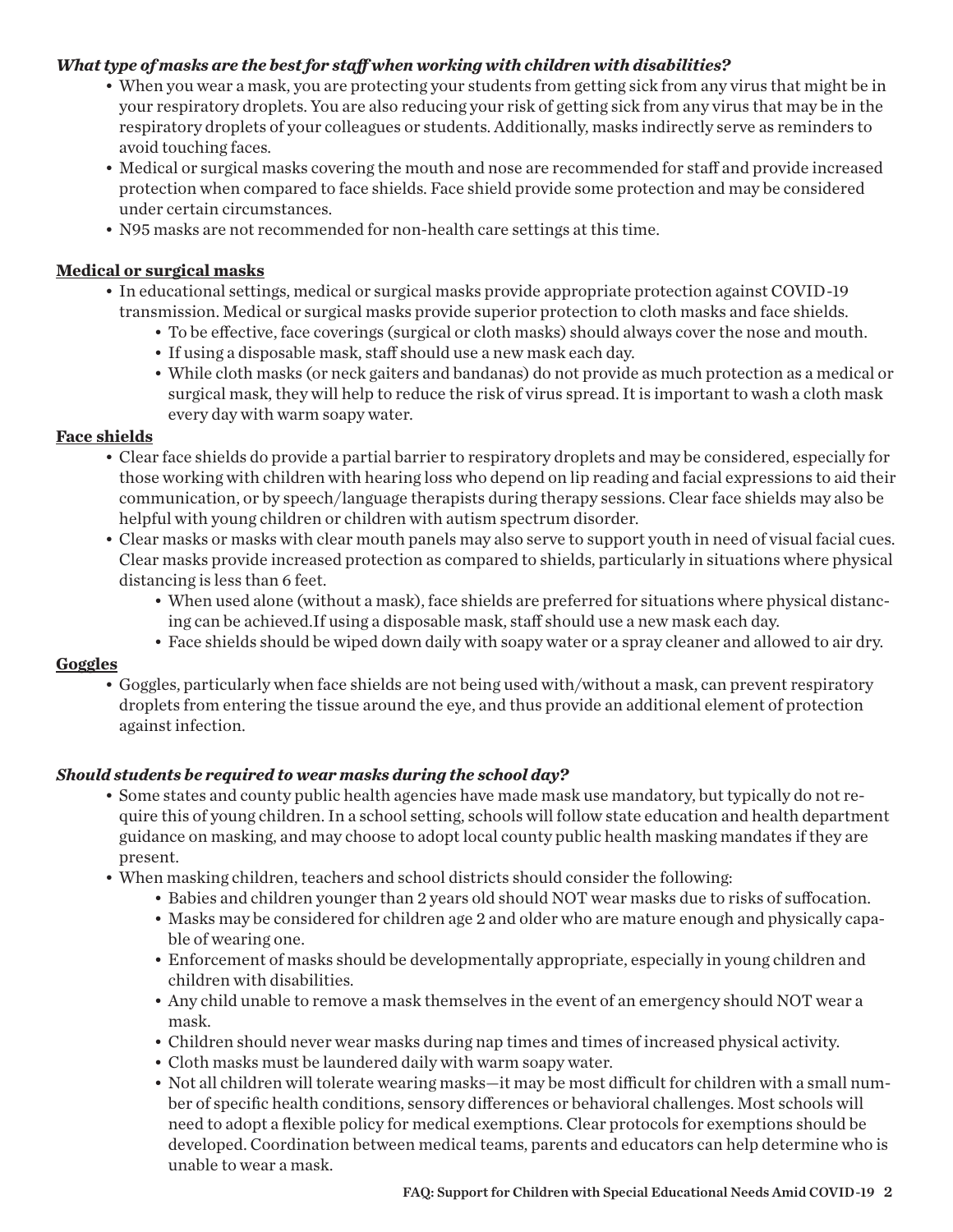- Some children who are unable to wear a medical mask can learn to wear a face shield or cloth face covering.
- Child mask wearing should be emphasized during drop-off/pick-up times, bathroom breaks and hallway transitions.
- It may be difficult to require a child to wear a mask throughout the entire day. When there are periods of physical distancing of at least 6 feet, mask breaks may be considered. Mask breaks should occur when prompted by the teacher and while students are seated quietly in order to reduce risk. Ideally, mask breaks will be a duration of 15 minutes or less.
- There are many resources available to help children adapt to mask wearing. Some tips that we share with families include:
	- Allow children to select their mask and design.
	- Beloved stuffed animals, dolls or action figures can also practice mask-wearing.
	- Parents can model mask-wearing behavior.
	- Practice wearing a mask in a safe space before a child leaves home.
	- Children can read social stories about mask-wearing.

# *Should staff be tested for COVID-19?*

- Routine testing for COVID-19 among staff in the absence of symptoms or exposure is not recommended.
- Similarly, frequent repeated testing presents an unnecessary financial burden to schools and does not increase safety above symptom monitoring with corresponding sick policies for teachers and children.
- Any symptomatic staff, or those who have had an exposure to someone with known or suspected COVID-19, should be excluded from work. They should follow current guidance from their local or state health department about when to seek testing and for how long to quarantine.
	- Exposure includes contact of more than 15 minutes at less than 6 feet of distance of an infected individual with symptoms or within 2 days of symptom onset.
	- For exposures to symptomatic individuals that occur in a school setting, schools should coordinate with their local or state health department for quarantine procedures and contact tracing efforts.
- All staff must continue to engage in safety protocols, even if they have recently tested negative or if they have a history of a documented COVID-19 infection. These safety protocols include masking, increased disinfection and hand hygiene, and distancing as appropriate.
- After following a recommended period of quarantine, a "negative test" for COVID-19 is not necessary for a teacher to return to the classroom.

# *What are the recommended daily symptom and screening procedures for school staff and children?*

- Daily symptom and exposure screening for both staff and children is recommended strongly as a priority protocol for monitoring illness.
- Symptom screening:
	- Two of the following: fever (measured or subjective), chills, rigors, myalgia (muscle aches), headache, sore throat, new olfactory (smell) and taste disorder(s) **OR**
	- At least one of the following symptoms: cough, shortness of breath or difficulty breathing

*(Note that all children with a fever should be directed to routine school protocols for exclusion.)*

- Temperature screening:
	- Fever is not a reliable indicator of COVID-19 infection in adults or children. Symptom screening (reviewed above) is a safer illness-monitoring procedure than daily temperature screening.

# *What actions are recommended when a staff or student has a positive symptom screen?*

1) **Symptomatic student or staff not tested:** Exclude for 10 days from symptom onset AND at least 24 hours after fever resolution (if present) AND improved respiratory symptoms

2) **Symptomatic student or staff with test negative:** Exclude until afebrile for 24 hours (if fever present) AND improved respiratory symptoms.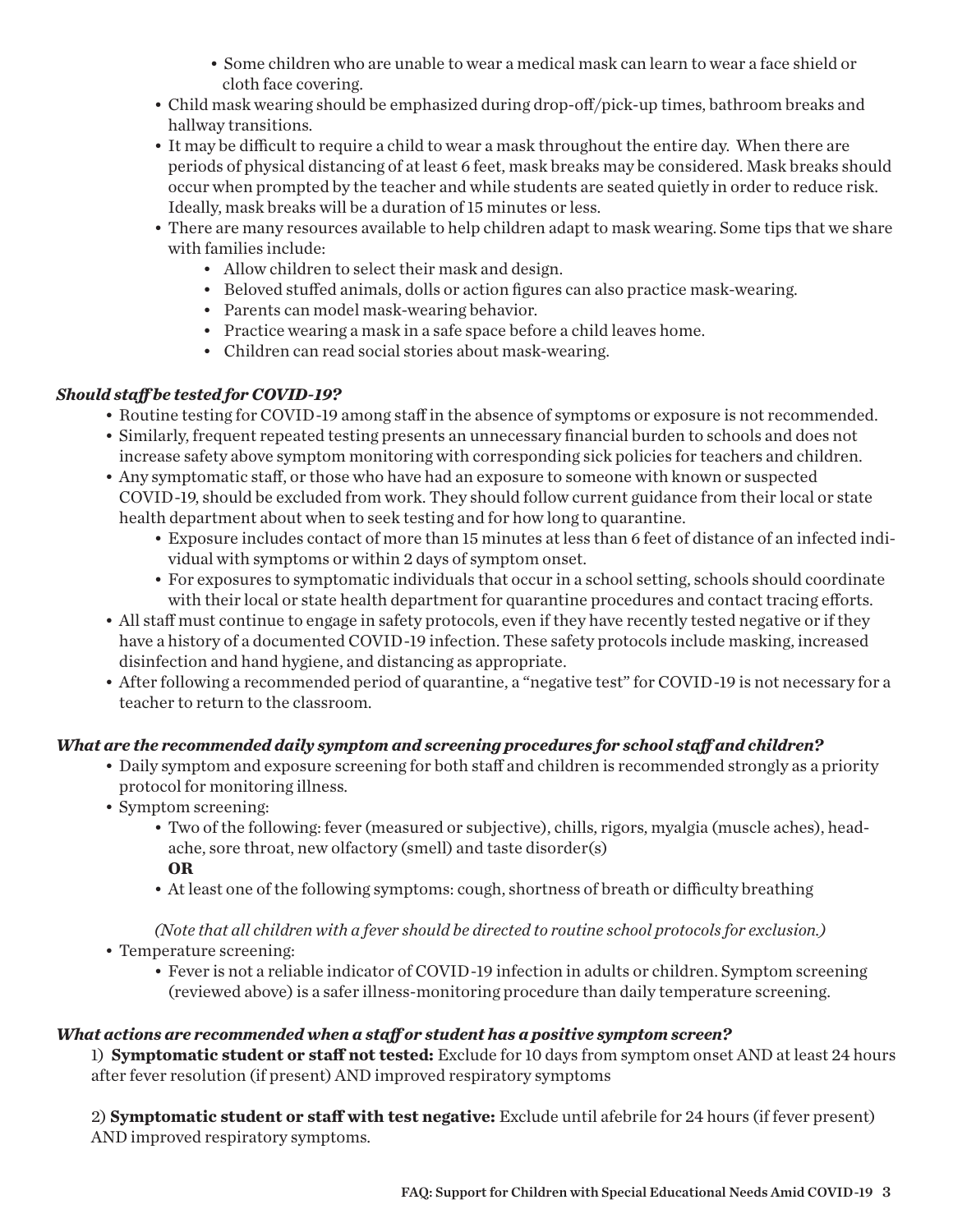3) **Symptomatic student or staff determined to have an alternative cause for illness by their primary medical doctor:** Exclude until fever is resolved without temperature reducing medications for 24 hours and other symptoms improving.

4) **Exposed and asymptomatic:** Exclude for 14 days from last exposure if remains asymptomatic; exclude until meets criteria #1/#2 if becomes symptomatic.

When **returning to school**, the COVID-19 positive individual does NOT need a repeat COVID test or a doctor's note in order to return as isolation/quarantine for the recommended time is sufficient.

#### *What actions are recommended when a staff or student tests positively for COVID-19?*

1) **Symptomatic child or staff with test positive:** Exclude for 10 days from symptom onset AND at least 3 days after fever resolution (if present) AND improved respiratory symptoms.

2) When **returning to school,** the COVID-19 positive individual does NOT need a repeat COVID test or a doctor's note in order to return as isolation/quarantine for the recommended time is sufficient.

#### *What is the best way to set up educational plans for individual children with medical complexity?*

- Planning for a safe education will require close collaboration between schools, health care providers and families.
- Specialty care physicians will need to provide a written care plan for individual children to both families and to the school district. This plan should be developed alongside families. By signing a release of information form, physicians can electronically send the care plan directly to the school.
- Coordinate, as needed, with families and specialty care physicians on a plan for surveillance of illness among a child's social network, including educational and school therapeutic staff and family members. In some circumstances, specialty care physicians may recommend surveillance to include testing.

# *What are the best practices for children who are at highest risk of spreading bodily fluids (such as saliva)?*

- Children with asthma using nebulizers:
	- MDI spacers should be used instead of aerosol nebulizers during school.
- Children with tracheostomies:
	- Special precautions are recommended when suctioning is done either by a nurse or if a child is self-suctioning.
	- Child precautions include:
		- Ensure child is at least 6 feet from other members of the class before removing their mask.
		- Area around child should be wiped down immediately using the school disinfectant in case there has been any spread of respiratory droplets.
		- If self-suctioning, child should perform hand hygiene before and after suctioning.
	- Staff precautions include:
		- Person performing suctioning should use standard precautions for this procedure: gloves, mask, eye protection.
		- Gowning/use of smocks (including extra shirt) should be considered if the risk of spread of saliva or other bodily secretions is present.
		- Person performing suctioning should perform hand hygiene before and after suctioning.
	- Children who require assistance with feeding:
		- Child precautions include:
			- Ensure child is at least 6 feet from other members of the class before removing their mask.
			- Area around child should be wiped down immediately using the school disinfectant in case there has been any spread of respiratory droplets.
		- Staff precautions include:
			- Person performing feeding should use standard precautions for this activity: gloves, mask, eye protection.
			- Gowning/use of smocks (including extra shirt) should be considered if the risk of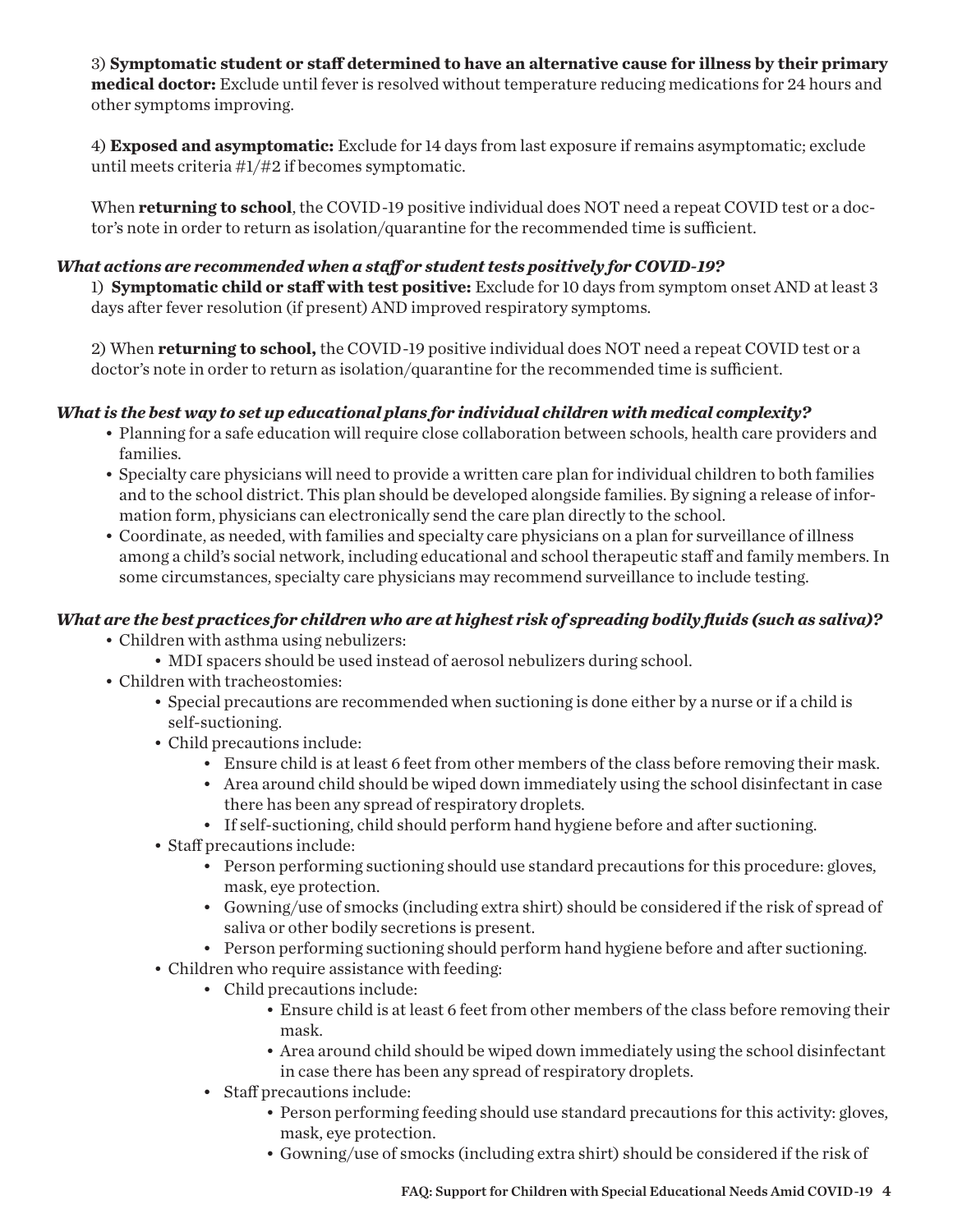spread of saliva or other bodily secretions is present.

• Person providing feeding assistance should perform hand hygiene before and after feeding.

#### *How can we use physical distancing to minimize student to student exposure?*

- Physical distancing can be especially challenging for children with special education needs, and can be supported through:
	- Ensuring that student and staff groupings are static and as small as possible.
	- Restricting interaction between classes or larger groups of children.
	- Alter classroom environments to support distancing such as arrangement of chairs and tables, limited class sizes and use of clear barriers between students.
	- Eliminating shared materials.
	- Using physical guides to show what appropriate distancing is, including using tape to mark 6 feet intervals on the classroom floor.
- Risks of student to student exposure can be minimized if done in a way that ensures regular hand washing, disinfecting shared objects and consideration of activities that naturally distance children.
- As feasible and appropriate, outdoor time presents a lower-risk environment.
- At a minimum, shared materials should be wiped down at the beginning and end of the day and when visibly soiled or contaminated by respiratory secretions or saliva.

### *What are the risks of allowing outside contractors such as 1:1 aides and behavioral health aides into the school?*

- Essential outside contractors, such as 1:1 aides and behavioral health aides will be expected to follow the same safety precautions as school staff.
- If aides will be sitting immediately adjacent (less than 6 feet) to a student for an extended period of time, they should be encouraged to wear eye protection in addition to masks.
- If a student drools frequently or has other frequent spread of bodily secretions, aides should be encouraged to wear gloves while providing student support.
- Aides with smaller caseloads are at less risk for exposure.

# *Should siblings of children with disabilities receive their education in the same location?*

• Siblings of children with special educational needs do not need to alter their educational experiences. If they are attending school in person, children should take the usual precautions described above, including masking and hand hygiene.

# *Are children with intellectual or developmental disabilities at higher risk for COVID-19?*

- To date, there is no evidence to suggest that children with intellectual disabilities or developmental disabilities are at higher risk for COVID-19.
- There has been some media attention given to increased risk among individuals with disabilities, including autism spectrum disorder. However, this risk seems largely attributable to individuals living in grouphome settings.

# *Are children with medical conditions at higher risk for COVID-19?*

- To date, there is no evidence to suggest that children with well-controlled asthma or many other underlying health conditions are at increased risk for severe COVID-19 illness.
	- Compliance with asthma and other routine preventive medications will reduce the likelihood of unnecessary school absence for children.
- Children with well-controlled diabetes, asthma and repaired/not hemodynamically significant heart disease may return to child care without medical consultation.
	- Follow children's current care plans for underlying health conditions, such as an [asthma action](https://www.cdc.gov/coronavirus/2019-ncov/need-extra-precautions/asthma.html)  [plan.](https://www.cdc.gov/coronavirus/2019-ncov/need-extra-precautions/asthma.html)
- Children with immunocompromised status, those awaiting transplant, and those with chronic medical conditions needing frequent doctor contacts should consult the specialty physician managing the child's condition prior to child care return for instructions and any needed coordination with the child care pro-